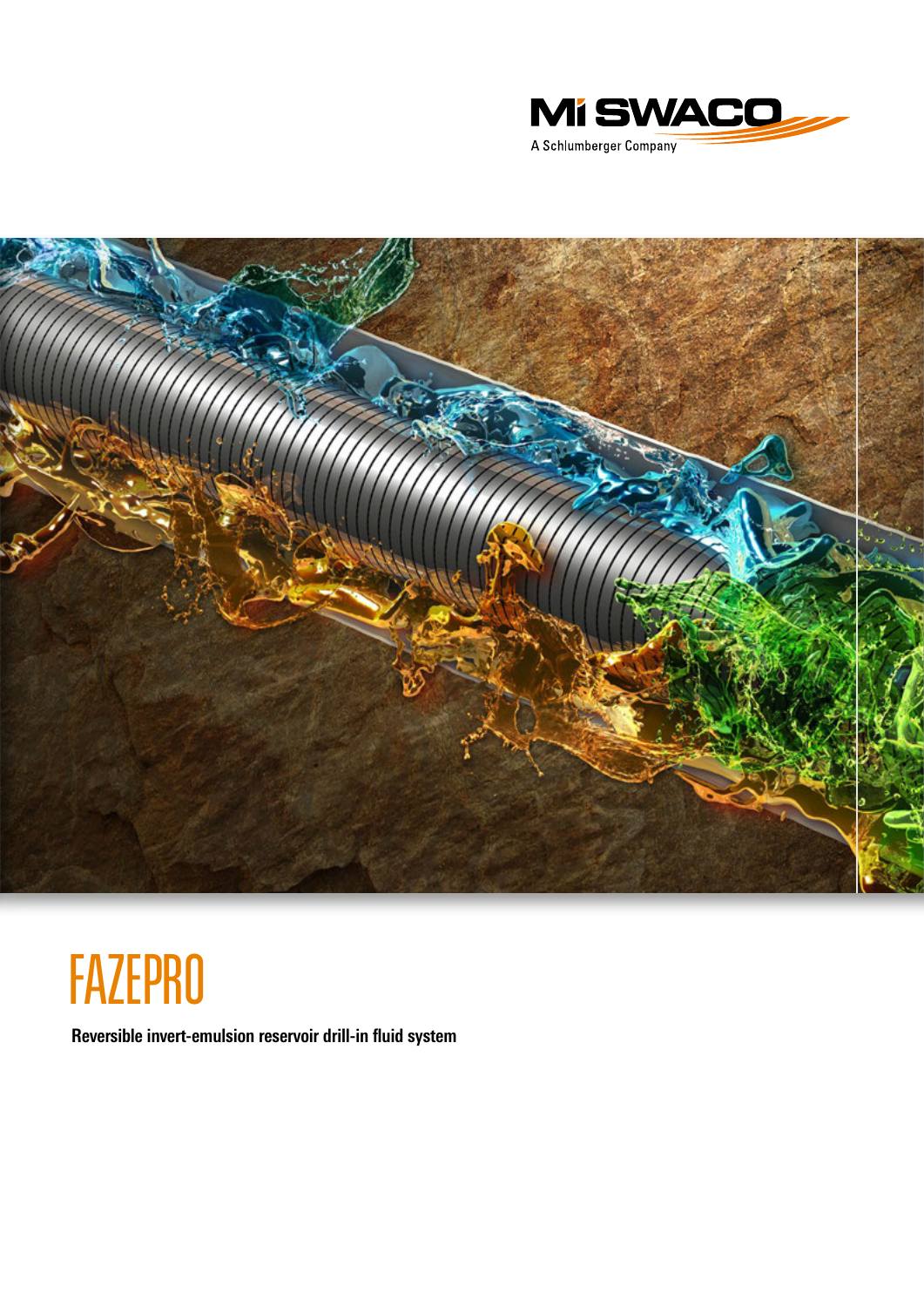## For openhole completions on producer or injector wells: Oil-wet drilling performance. Water-wet filtercake removal simplicity. **Get both with the FAZEPRO\* reversible invert-emulsion reservoir drill-in fluid system.**

An **oil-in-water** emulsion provides optimal cleaning for completions  $pH$   $\longleftarrow$   $Qn$ A **water-in-oil** emulsion provides optimal drilling performance. **Oil Water Mater Acid Acid Acid Acid Mater Water Acid Base**

With the **FAZEPRO system**, a single fluid provides both, simply by adjusting the alkalinity of the environment to reverse the emulsion.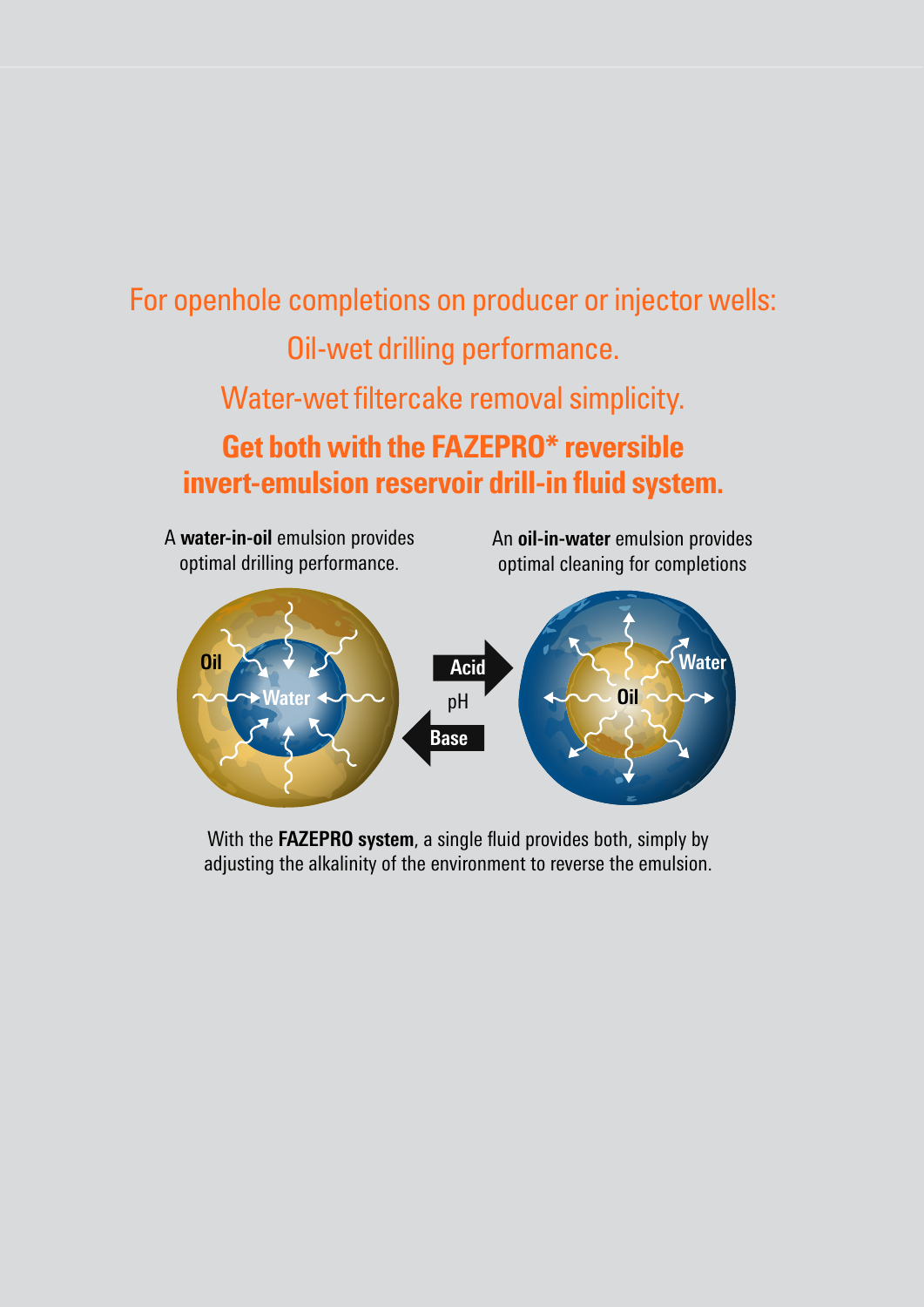## Easy role reversal from water-in-oil to oil-in-water.



### **Applications**

- Openhole completions requiring sand control
- Openhole injection wells
- Openhole completions requiring acid stimulation

### **Benefits**

- Promotes faster drilling
- Delivers stable, high-quality wellbore
- Simplifies filtercake removal
- Minimizes equipment requirements and eliminates postcompletion remedial treatments
- Improves delivery of openhole gravel-pack (OHGP), stand-alone screens, and other complex completions
- Maximizes ROI by enhancing production and injection rates
- Enhances HSE profile by minimizing generated waste volumes

### **Features**

- Invert-emulsion drilling performance
- Water-base filtercake removal performance
- Mild-pH, engineered-delay breakers and controlled breakthrough
- Stable, inhibitive drilling properties
- Simple pH adjustment for water-wetting filtercake surface
- Simplified single-stage cleanup

The advantages of the FAZEPRO system are realized not only in drilling through the pay zone at high performance but also in the completion phase. **By simply adjusting the pH of the breaker solution, the wettability of the filtercake transforms from an oil-wet state to a water-wet state.** Once the filtercake surface is water-wet, the bridging agent can be easily and completely removed.

The system also mitigates the formation damage and completion impairment of many gravel packs, which have historically restricted lift-off and flowback in addition to blocking uniform accessibility of breakers to the filtercake. For water injection wells, the FAZEPRO system enables immediate postcompletion injectivity without preproducing the well to clean up the reservoir.

The PRIMO-FAZE\* low-oil/water-ratio reversible nonaqueous reservoir drill-in fluid (RDF) system expands the FAZEPRO system operating density window. It maintains the same reversibility while enabling higher-volume internal phases to replace solids required to attain a given density.

### **Thorough destruction of oil-base filtercakes**

The FAZEPRO system chemical package comprises two easily converted chemicals—FAZE-MUL\* primary reversible emulsifier and surfactant and FAZE-WET\* primary wetting agent and fluid loss control additive.

The FAZE-MUL surfactant is the industry's only emulsifier capable of being reversed from an oil-wet to a water-wet state. It facilitates the transformation through a change in pH; during the change from oil-wet to water-wet, the emulsifier becomes a surfactant. This reversal mechanism permits total destruction of the filtercake, removing the barrier between the formation face and the wellbore. This helps regain reservoir connectivity and establish increased productivity or injectivity.

### **Simplified dual approach to filtercake removal**

The distinctive chemistry of the FAZEPRO system simplifies both the dispersion and dissolution approaches to filtercake removal. Field data has shown that destroying a FAZEPRO system filtercake is easier compared with destroying a filtercake deposited by conventional water-base RDFs. While a conventional aqueous-base RDF requires locating and then breaking down polymers of various molecular weights, the invert emulsion is wholly responsible for the integrity of a FAZEPRO system filtercake. That means destruction simply requires separating the oil and water phases.

Whether through dispersion or dissolution, what results is a filtercake that is quickly and thoroughly destroyed, leading to a smooth completion operation.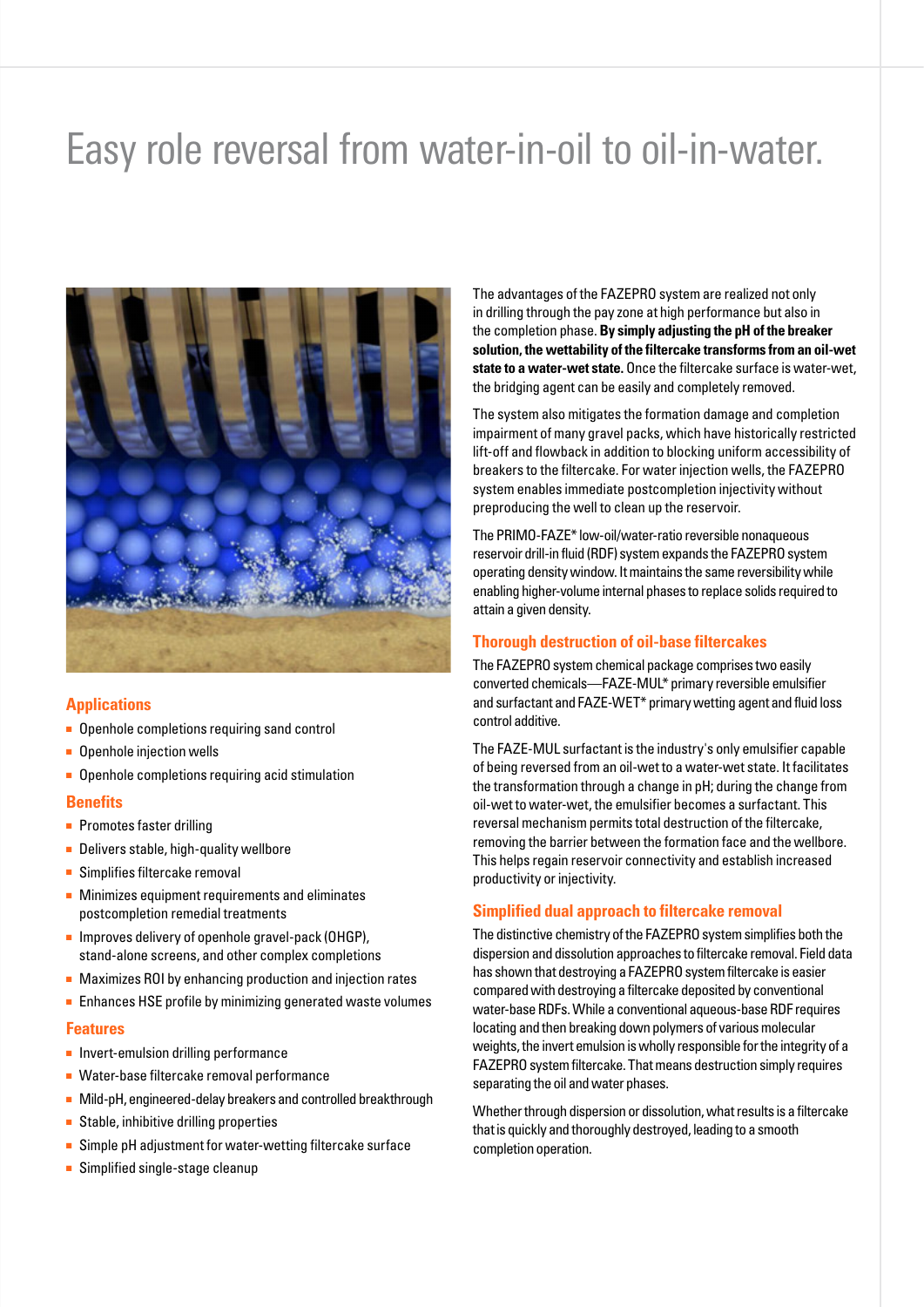*The FAZE-OUT breaker system completely dissolves FAZEPRO system filtercakes by removing the bridging elements that bind the filtercake together.*

## Customizable options for controlled destruction.

With completion techniques becoming more complex, our MUDSOLV NG\* integrated filtercake removal service ensures that the trio of FAZEPRO system breakers are placed perfectly with full well control throughout the completion.

The aim of the MUDSOLV NG service is to design the best possible openhole filtercake cleanup program for your specific application. The service ensures the proper treatment of the FAZEPRO system during completion. MUDSOLV NG service is a key component in the comprehensive M-I SWACO openhole completion portfolio that also includes gravel packs, displacements, and specially engineered proprietary software packages.

Performance metrics and laboratory verification testing are fundamental to this design. Combined with the latest analytical tools and breaker chemistries, the MUDSOLV NG service approach consistently delivers uniform, controlled, and complete removal of filtercakes in the most challenging and complex completions.

### **For immediate dissolution**

**FAZE-OUT\* reversible-system waterbase filtercake breaker** dissolves FAZEPRO system filtercakes in injector or production wells. It can be mixed at the rig site and is designed for total dissolution of invert-emulsion filtercakes, thus enabling immediate flowback through restrictive openhole completions such as premium screens and gravel packs.

### **For short delays prior to dissolution**

**FAZEBREAK\* chelant-base filtercake breaker system** disperses residual deposited FAZEPRO system filtercakes while completing zones. Formulated primarily for postspotting in OHGP completions, the FAZEBREAK system delays the reversal of the residual FAZEPRO system solids from an oilwet to a water-wet state, the waterwetting of residual solids, and the initiation of the dissolution or chelation of the bridging agent. These features allow placing the breaker during the completion and subsequent removal of tubulars without excessive losses.

### **For long delays prior to dissolution**

**FAZE-AWAY\* reversible invert-emulsion filtercake breaker system** dissolves FAZEPRO system filtercakes. The FAZE-AWAY system is recommended for openhole producer or injector completions using standalone or expandable screens as well as after an OHGP completion. This breaker is designed to delay breakthrough for extended time periods and can be used in formations that are sensitive to water-base breaker systems.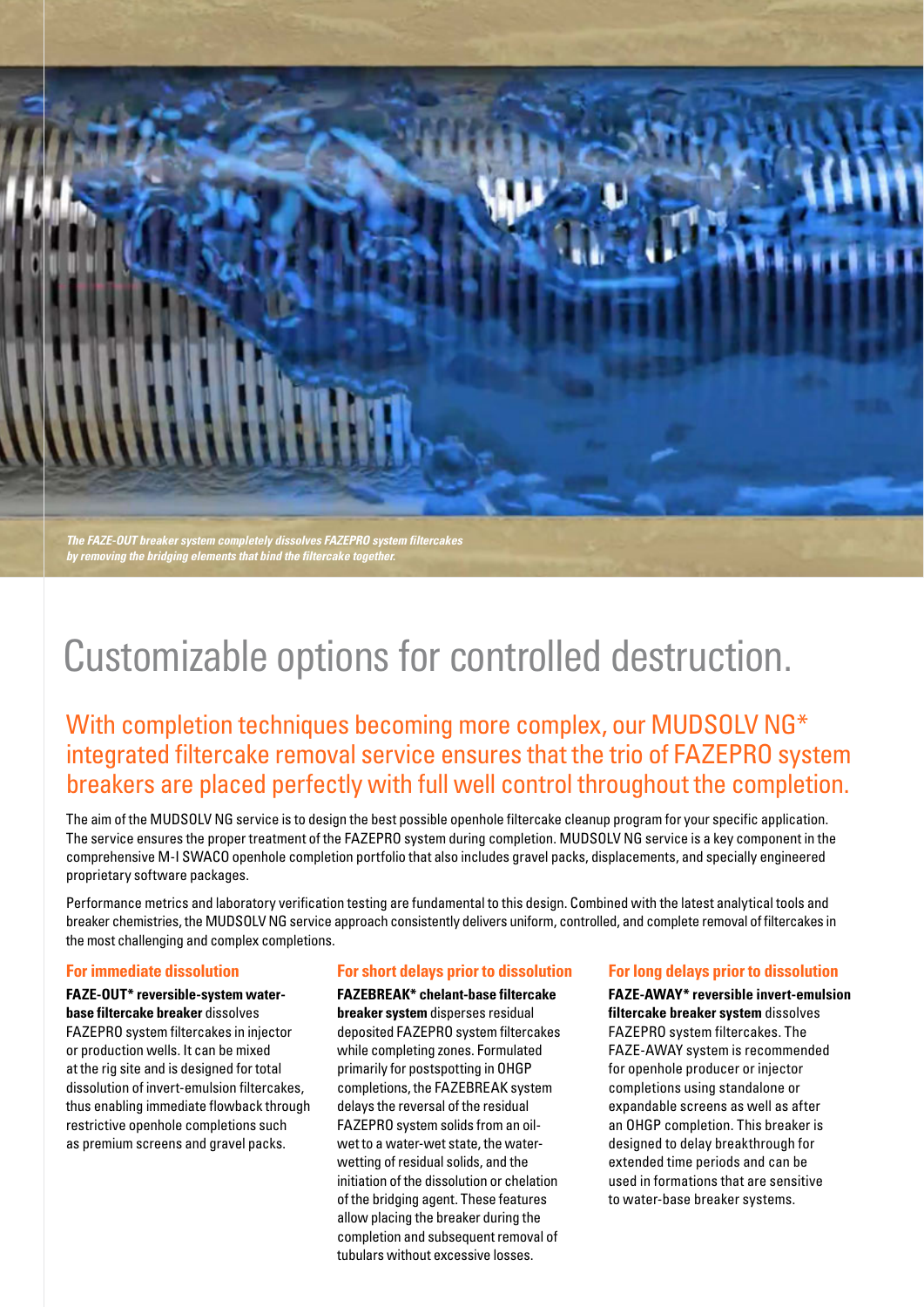## Case Studies

### FAZEPRO system boosts injection rates at lower pressures, Equatorial Guinea

### **Challenge**

The operator drilled an injector with a conventional oil-base drilling fluid, which provided the required inhibition and lubricity. However, after days of circulating and cleaning the wellbore, the acid breaker treatment was found unsatisfactory, and injection volumes were highly inadequate.

#### **Solution**

For its next injector well, the operator deployed the FAZEPRO and FAZE-OUT systems over the openhole section.

#### **Results**

The FAZEPRO system was used for drilling the reservoir interval and helped achieve the highest injectivity rate and lowest injection pressure in the area. The injection performance resulted in 30% more seawater at 40% less pressure than expected. This was also more than twice the amount injected on the best offset at 30% of the injection pressure.

Further, using the FAZEPRO system eliminated the costly rig and coiled tubing time, as well as the hazards, of conventional acid filtercake removal treatments.

## FAZEBREAK system enhances completion efficiency in Cabinda, Angola

### **Challenge**

After attempting to destroy a FAZEPRO system filtercake using acid on an OHGP producer, an operator realized that a more controlled treatment was required. The acid treatment had been performed postgravel pack with a short stinger and resulted in immediate breakthrough, allowing the acid to bypass the majority of the filtercake.

### **Solution**

On subsequent wells, the FAZEBREAK system breaker was used to enable uniform placement across the entire interval.

### **The Results**

The slow reaction rate of the FAZEBREAK system provided sufficient control and resulted in no unplanned losses, even during the gravel-pack operation. This method was used on a total of six OHGP completions with equal results.

The FAZEBREAK system was allowed to diffuse through the gravel and destroy the filtercake over several days. The wells produced above expectations and without the need for postcompletion intervention.



*FAZEPRO system outperforms conventional oil-base mud (OBM) on injection wells in Equatorial Guinea.*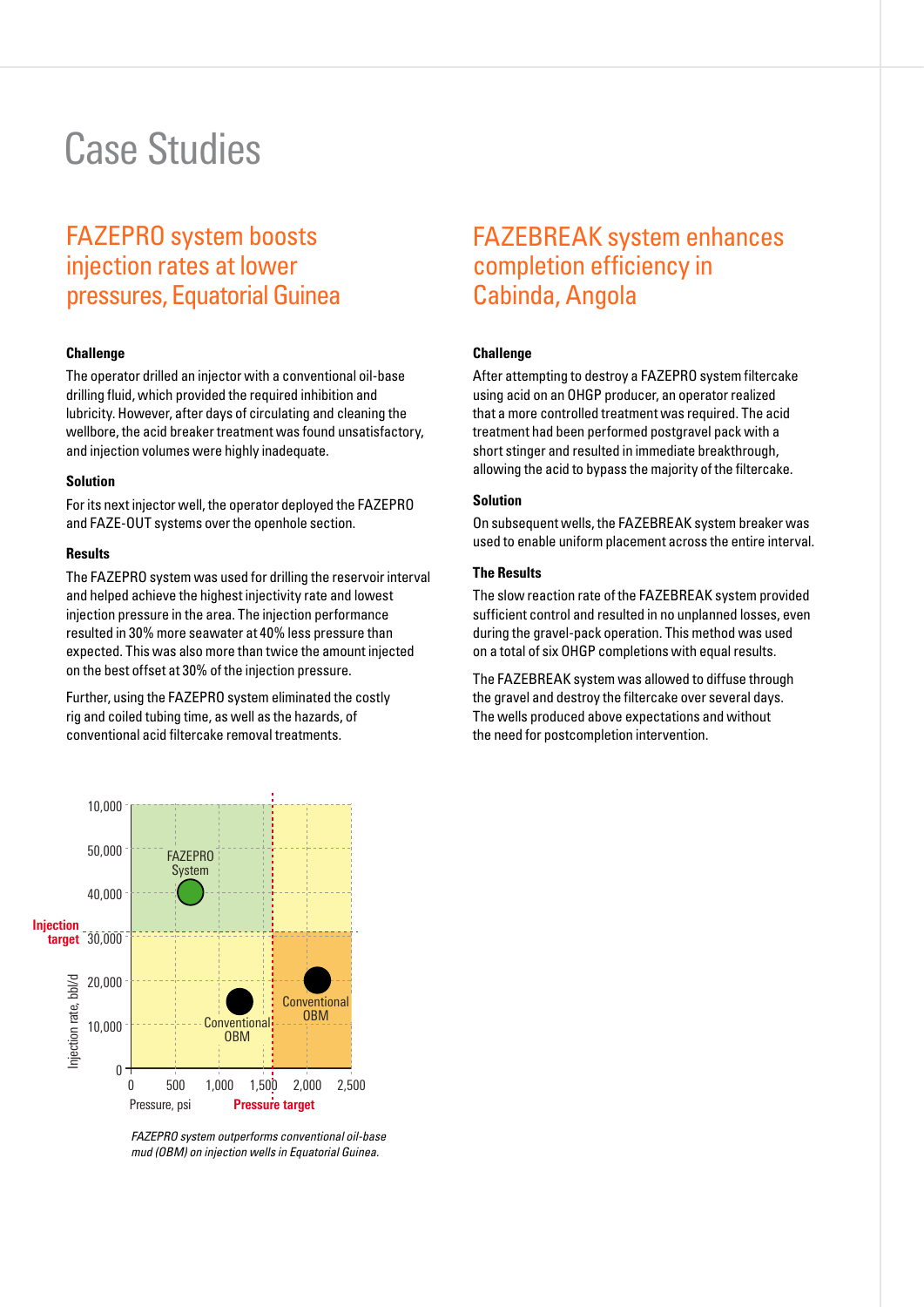## Case Studies

## FAZE-AWAY system enables completions in long, shallow North Slope wells, Alaska

### **Challenge**

Two shallow, long-reach injector wells were drilled and completed on the North Slope. An invert emulsion-base RDF was required to deliver the lubricity necessary to install the completion assemblies, but a standard invertemulsion filtercake would prevent direct injection.

#### **Solution**

A FAZEPRO system was designed for effective drilling and thorough filtercake removal. A FAZE-AWAY system was formulated for placement prior to inserting the completion assembly to promote efficient completion operations.

### **Results**

After the two intervals were drilled without issue, the FAZEPRO system was displaced directly with the FAZE-AWAY system before running the complex lower completion assemblies. The FAZE-AWAY system promoted swelling of the isolation packers and, as designed, exhibited a controlled 8-day delay prior to filtercake breakthrough. Injection rates exceeded expectations. Without the FAZE-AWAY system, efficient completion of these wells would not have been possible.

### FAZEPRO system outshines conventional oil-base drilling fluid, China

### **Challenge**

An operator in China was drilling in the Bohai Bay with conventional OBM and achieved subpar oil production—an average of 1,500 bbl/d. Its next wells would penetrate six different producing zones, so it was critical that each contribute to overall production.

### **Solution**

To increase field production rates, the operator decided to sidetrack the well and use the FAZEPRO system. After installing the completion assembly, the operator would break the filtercake with acid.

### **Results**

Several wells were drilled with the FAZEPRO system. Once completed, the wells achieved production rates that exceeded the expected 3,000 bbl/d. The system was used in only half the wells in the field, and yet the field production rate doubled.

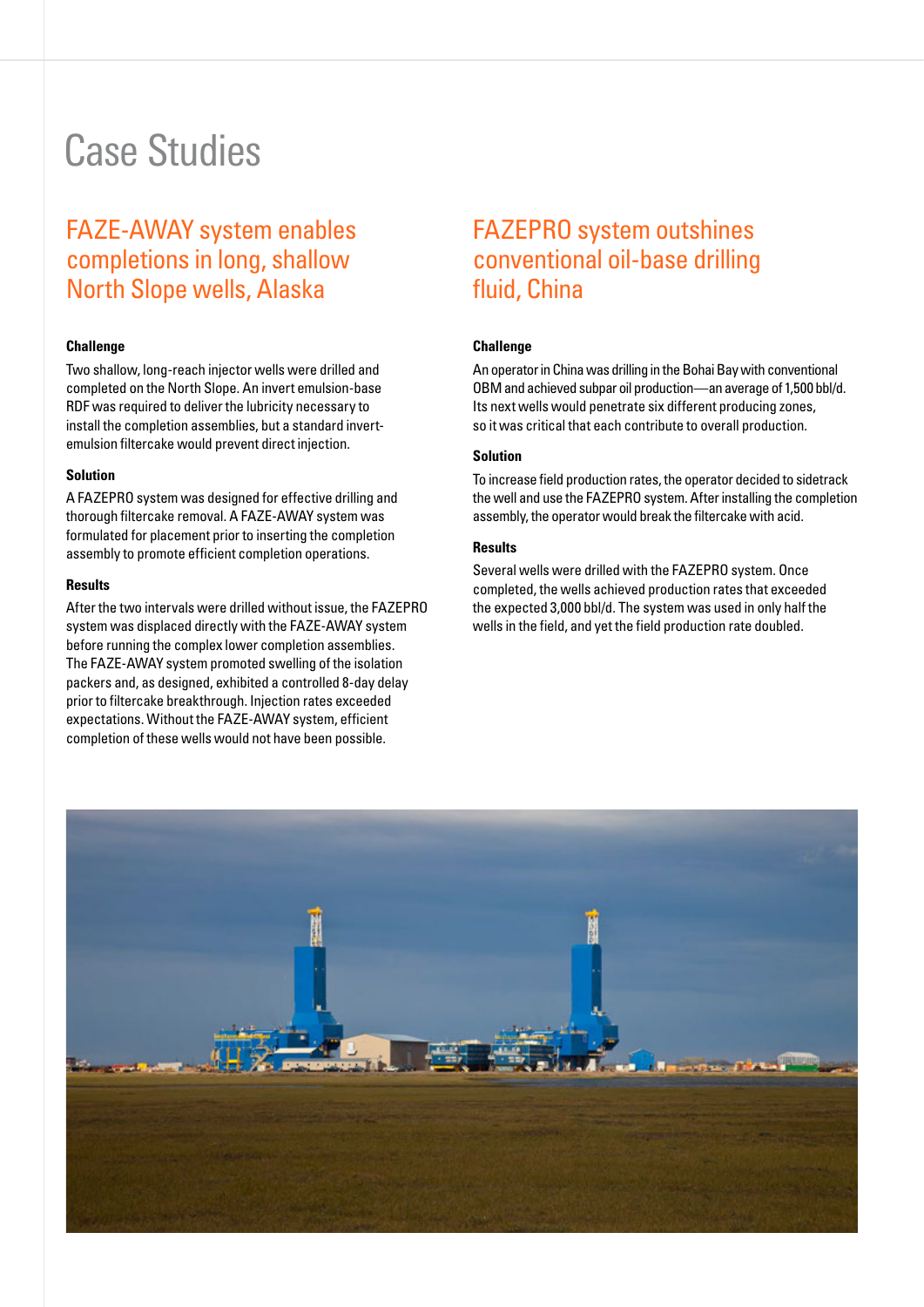## Case Studies

### Operator achieves 70% higher production and 50% better injectivity, deepwater Angola

### **Challenge**

An operator's deepwater field development plan included shutting in and suspending wells after drilling and completion installation. The gravel-packed completed wells would remain static and not flowed back for 8 to 10 months.

#### **Solution**

M-I SWACO collaborated with the operator to design and execute successful completions. Key to the strategy was using the FAZEPRO system for the 12 producer wells and nine injector wells.

#### **Results**

The FAZEPRO system was used in drilling the reservoir sands. Afterward, the FAZE-OUT system was incorporated. Following a 3-day soak, the FAZE-OUT system completely destroyed the filtercakes on the injector wells. Flowback with no breaker treatment was achieved on the 12 producers with negative skin reported after flow testing.

The wells exceeded both production and injectivity expectations the best producer by 70% and the best injector by more than 50%.



*Comparison of injectivity using OBM and FAZEPRO system in Angola*

### FAZEPRO system aids in drilling, completing HT carbonate reservoir, Gulf of Mexico

### **Challenge**

An operator was using a water-base drill-in fluid for drilling a shallow-water Gulf of Mexico well, but the bottomhole temperature of 302 degF [150 degC] was posing a challenge. The reservoir also contained carbon dioxide (CO<sub>2</sub>) and hydrogen sulfide (H<sub>2</sub>S) gases. Because acid stimulation was required to fully access permeable pockets in the carbonate reservoir, conventional OBM would have created severe emulsion problems during acidization. These problems potentially could prevent the well from being properly stimulated.

#### **Solution**

The operator decided to displace using the FAZEPRO system to complete drilling of the reservoir. The system was supplemented with conventional invert-emulsion products to enhance fluid loss control under high-temperature conditions.

### **Results**

After displacement with FAZEPRO system fluid, the section was drilled and logged in only 16 days, and the system remained stable throughout the interval. The solids-free FAZEPRO system was placed in the open hole prior to inserting the slidingsleeve ported liner, where it remained stable for 6 days.

Upon initial completion, the well produced 35% more gas than expected from wireline log interpretation. Once the interval was acidized through the sliding-sleeve ports, gas production was 90% greater than expected from the same log interpretation.